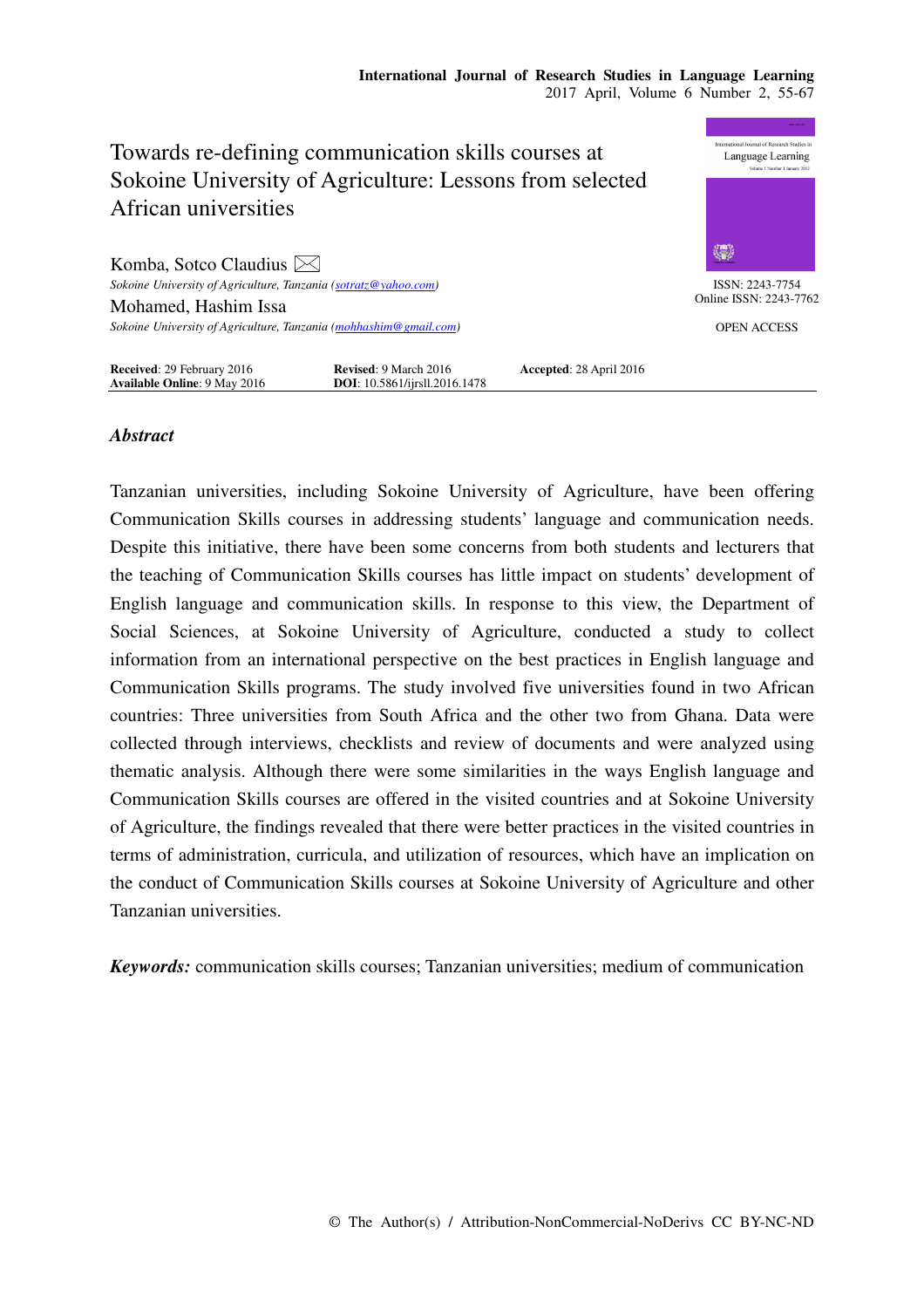# **Towards re-defining communication skills courses at Sokoine University of Agriculture: Lessons from selected African universities**

#### **1. Introduction**

According to the Tanzanian Education and Training Policy of 2014, English has been (and is still) used as a medium of instruction in post primary education. Kiswahili, which is the national and official local language, spoken by over 90% of the population, is compulsory in the primary education as a language of instruction, while English is taught as a subject from grade 3 (Ethnologue, 2005; URT, 2014). At primary school level, there is no such thing as English being used in communication. That is, students are taught about English language, but they are not given opportunities to use it in communication. At secondary school level and above, where English is used as a medium of instruction, language absurdities have continued to permeate classroom discourse, generating huge challenges in the Tanzanian education system.

Furthermore, English is an official language, but its official status as a second language in Tanzania, is only significant in the field of education as the medium of instruction from secondary school and above, as explained above. Outside the education system, English is the language of the minority group spoken by only a small percentage of the population. The language use in the wider community is limited to international relations and trade; business; tourism; mass media (e.g. newspapers, Radio and TV stations); higher courts of law; and information technologies (e.g. internet services), though such services are still concentrated in the urban areas. The limited use of the language in public domains, raises questions as to whether English qualifies to be an official second language in Tanzania. There is a plethora of literature documenting constraints in the use of English language for communication in secondary schools and universities in Tanzania (Qorro, 1999, Brock-Utne, Desai, & Qorro, 2003, 2005; Mohamed, 2005, 2006).

Weaknesses in the English language and English communication skills are an obstacle to making Tanzanian graduates competitive in the highly fragile job market in the region. It is also apparent that poor competences in languages have been affecting the performance of students in examinations in Tanzania, and which can also be linked to a negative influence on the youth's interest in science subjects/disciplines, which are already viewed as unattractive, partly because of high failure rates. This, certainly, undermines the national strategies for the use of Science, Technology and Innovation (STI) in development. Thus, the sustainable use of STI in development in Tanzania will certainly hinge on building capacities in communication skills so as to enable students follow and understand science concepts and to be able to pass examinations.

These challenges call for institutional and national strategies that will ensure that competencies in communication skills are promoted in order to strengthen the quality of education. Communication Skills course was introduced at Sokoine University of Agriculture (SUA) under the Communication Skills Unit (CSU) when SUA was still the Faculty of Agriculture, Forestry and Veterinary Sciences (FAFVS) of the University of Dar es Salaam (Mohamed, 2006). The purpose of the course was, first, to teach general study skills to all undergraduate students, and second, to teach other language skills such as grammar to students who proved to be too weak in the English language to be able to follow other university courses. Thus, the unit designed an Intensive Grammar Program (IGP) to address students' grammar problems, and a Communication Skills (CS) course to address students' communicative problems. IGP was a 2 week crush program to students who failed the University Screening Test (UST) which was administered to students upon their arrival at the University.

In 1987, SUA introduced the Communication Skills course under the Basic Sciences Unit, which was established for the purposes of offering courses on Basic Sciences to students whose other university courses demanded the commanding knowledge of Basic Science subjects (Komba, 2008). However, Communication Skills became one of the pioneering courses in the Unit, and which was conducted as a 2 week pre-session and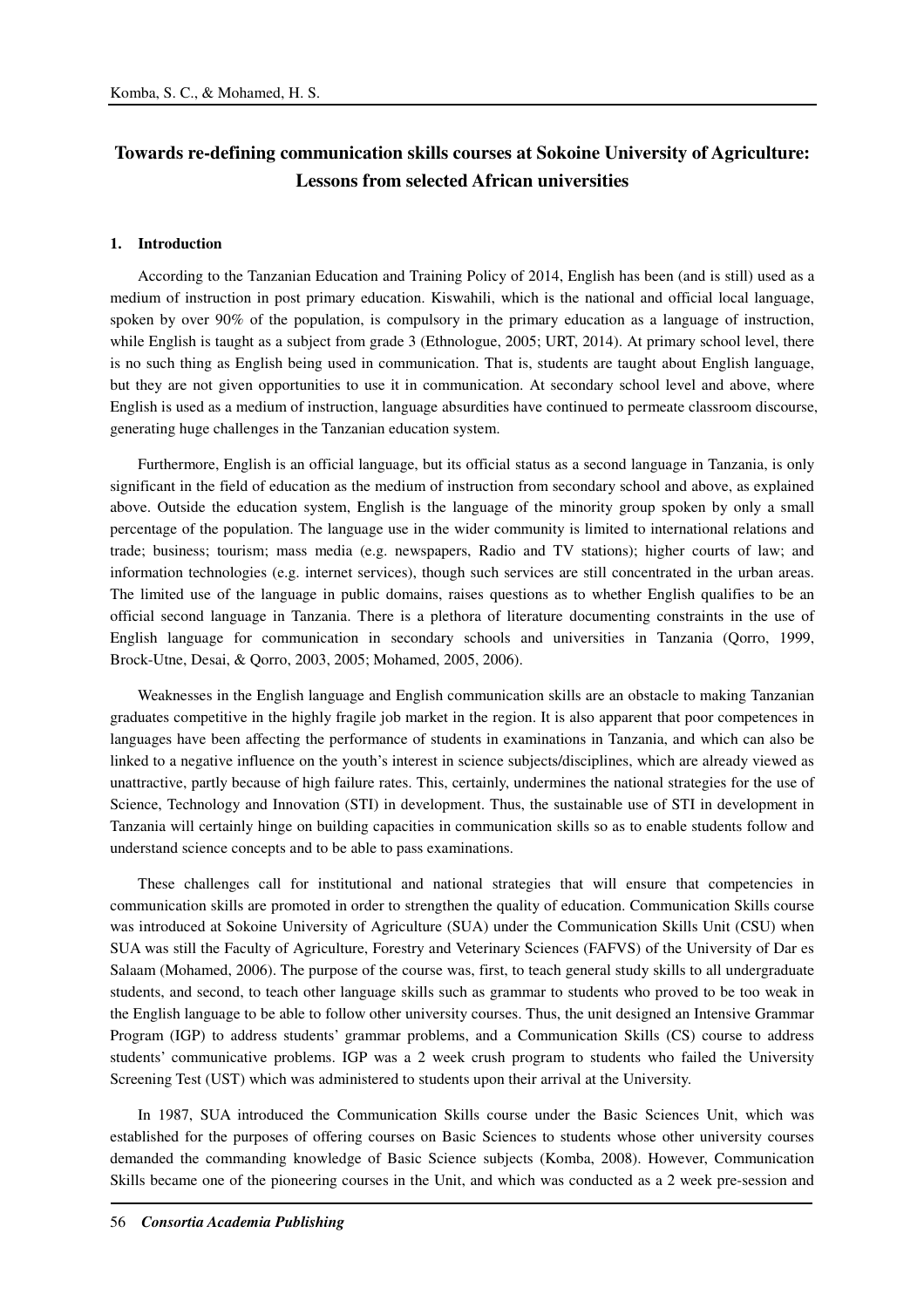non- examinable course. In 1994, the FoA made Communication Skills an in-session and examinable course after the realization that in its former structure the course was not having any impact on improving students' language and communicative competence. However, students in other faculties continued to follow the course as a pre- session and non-examinable for a short while.

In 2000, the Basic Sciences Unit was elevated into the Faculty of Science, and Communication Skills became one of the courses offered in the Department of Social Sciences, under the faculty of Science (Komba, 2008; Mohamed, 2006). This development was soon followed by the change of the university academic system from term to semester system. The change was implemented through a review of the curricula across the university faculties to make them fit into the new semester system. Under the semester system, Communication Skills was made a mandatory and examinable course across faculties and contributing 2 credits of the 12 credits required as a minimum to be accumulated by a student in any one semester. The course, however, continued to be offered to students in the first semester of their first year whereby students used to meet only twice to thrice per week for a total of 75 hours for the entire academic year. Thus, the Department had been largely compelled to turn these sessions into crash program, involving issues of general grammar, listening, speaking, writing, reading and general aspects of study skills. Similar experience is also common in other universities in Tanzania (See Ndoloi, 1990, Rugemalira, 1990 for experiences at the University of Dar es Salaam).

Given that the structure and conduct of Communication Skills course was found ineffective, the Department proposed the restructuring of the course into two components: Communication Skills I (SC 100) and Communication Skills II (SC 101). The proposal was approved by Senate and this structure has been under implementation since 2008/9 academic year. The Communication Skills I entails Language and Grammar and it is offered in the First, Third, and Fifth semesters as an elective but mandatory to only those classified as poor in English, upon taking the University Screening Test. It is an elective course in the Third and Fifth semesters to allow a student a maximum of three attempts before he/she is deemed to have completely failed the course. The course assessment has been on Pass or Fail basis, that is, examinable but with no credit. However, if a candidate fails to pass the examination in the third attempt, a fail grade is indicated in the final transcript.

The Communication Skills II course is on Academic Study skills. This course is a compulsory 2-credit course, offered in the Second Semester for all undergraduate students. This course is offered on assumption that at this time most (if not all) students would have acquired appreciable knowledge of English to enable them benefit from communication skills studies and thus participate meaningfully in the application of such knowledge in other university courses.

Despite all the efforts to restructure the course, complains from both students and teachers have continued and all of these have pointed out on the ineffectiveness of the Communication Skills courses in addressing students' language and communication challenges. Communication Skills courses were meant to respond to specific and or respective academic communication needs. However, students' language and communication problems have been reported to increase among the majority of students (save for those with good language background from English medium primary and secondary schools) and that University students have been increasingly failing to cope with the technical and scholastic demand made on their use of language as students. This scenario was thought to have negative impacts on the university delivery systems, and thus undermining the university efforts to offer quality education to its graduates.

In response to this situation, the Department of Social Sciences, in collaboration with the Innovative Agricultural Research Initiative (iAGRI) program conducted a study in 2014 to gather information on best practices in the conduct of Communication Skills courses and English language programs from other universities in the region. The study sought to answer one main research question: How do other African universities run English and Communication Skills courses? Therefore, this study was intended to explore useful lessons which SUA and other universities in Tanzania could learn to improve the teaching of Communication Skills courses and thereby supporting the provision of quality education in Tanzania.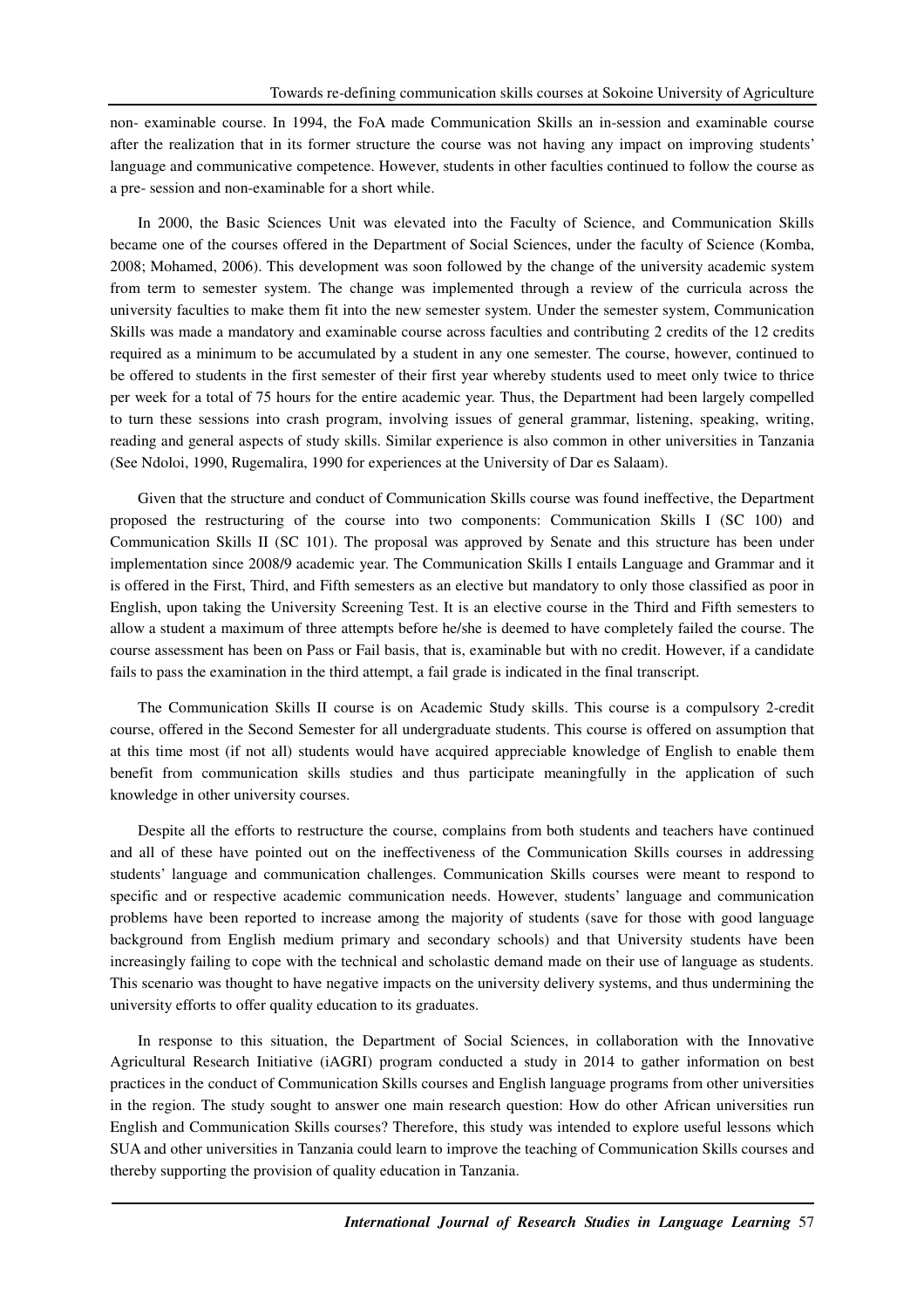### **2. Methodology**

This study was conducted in two African countries: South Africa and Ghana. South Africa was identified on the basis that English, which is a medium of communication in education, is taught in an environment where many other languages besides English are used in students' day-to-day communication. This is consistent with the situation in Tanzania, where English is the medium of instruction in a predominantly Kiswahili speaking environment. Furthermore, South Africa has some of the largest universities in Africa with long experience and requisite technology in implementing English language programs. For the second country, Ghana was selected because it provides both a contrast to South Africa in terms of development and similarities to Tanzania in terms of technological and sociolinguistic characteristics. Many other countries met this criterion. However, Ghana was preferred because it has many salient features which other African countries did not seem to have. First, Ghana uses English in her education system, but so does Kenya and Uganda. However, Kenya and Uganda are multilingual societies whose linguistic diversities make English a necessary neutral language of communication not only in a classroom but also even outside the classroom. In Ghana, however, Twi and Fante, (the dialects of Akan) are the dominant local languages, and they are used in the outside community, as is the case for Kiswahili for Tanzania. Therefore, Tanzania has more in common with Ghana linguistically than with both Kenya and Uganda.

A total of five (5) universities, including three University from South Africa [i.e. Tshwane University of Technology (TUT), University of Pretoria (UP), and the University of Limpopo (UL)] and the other two from Ghana [i.e. University of Cape Coast (UCC) and University of Ghana (UG)] were involved. The choice of these universities was based on the following criteria: First, the presence and innovativeness of English-language teaching programs and resource centres, and secondly, experience in implementing Communicative Language Teaching methodologies. The other criterion was the use of ICT and e-learning in fostering language teaching and learning.

Data collection was mainly done through interviews, checklists, review of documents and classroom observations. Face to face interviews with staff and students were conducted to inquire information on the conduct of Communication skills courses. In addition, specially designed observation templates were used to collect information from physical tours of language resource centers. Lastly, documentary review was employed to gather information on curricula, teaching approaches, and teaching and learning materials in use. The collected data were analyzed using thematic analysis approach, addressing the broad themes of administration, teaching staff, curricula and teaching materials, and resources, which were of specific relevance to SUA.

### **3. Findings and discussion**

#### *3.1 Administrative structure*

Administrative structures at five of the universities entails the presence of either departments, language units or centres. At the University of Pretoria, however, apart from the Language Unit, there are other two wings namely the Translation and Interpretation Unit and the Writing Centre, which also work closely with the Language Unit, but dealing with postgraduate teaching. The Language Unit deals with undergraduate teaching. In all the other universities, language and communication are offered in the language designated departments or centres. Additionally, the terminology used to refer to language and communication studies varied across the universities visited. The universities in Ghana and the University of Limpopo use the term Communication Skills, which is also used at SUA and other Tanzanian universities. The other two universities in South Africa use the term Academic Literacy.

# *3.2 Program structure and curricula*

Language programs offered in all the visited universities emphasize more or less on similar skills, with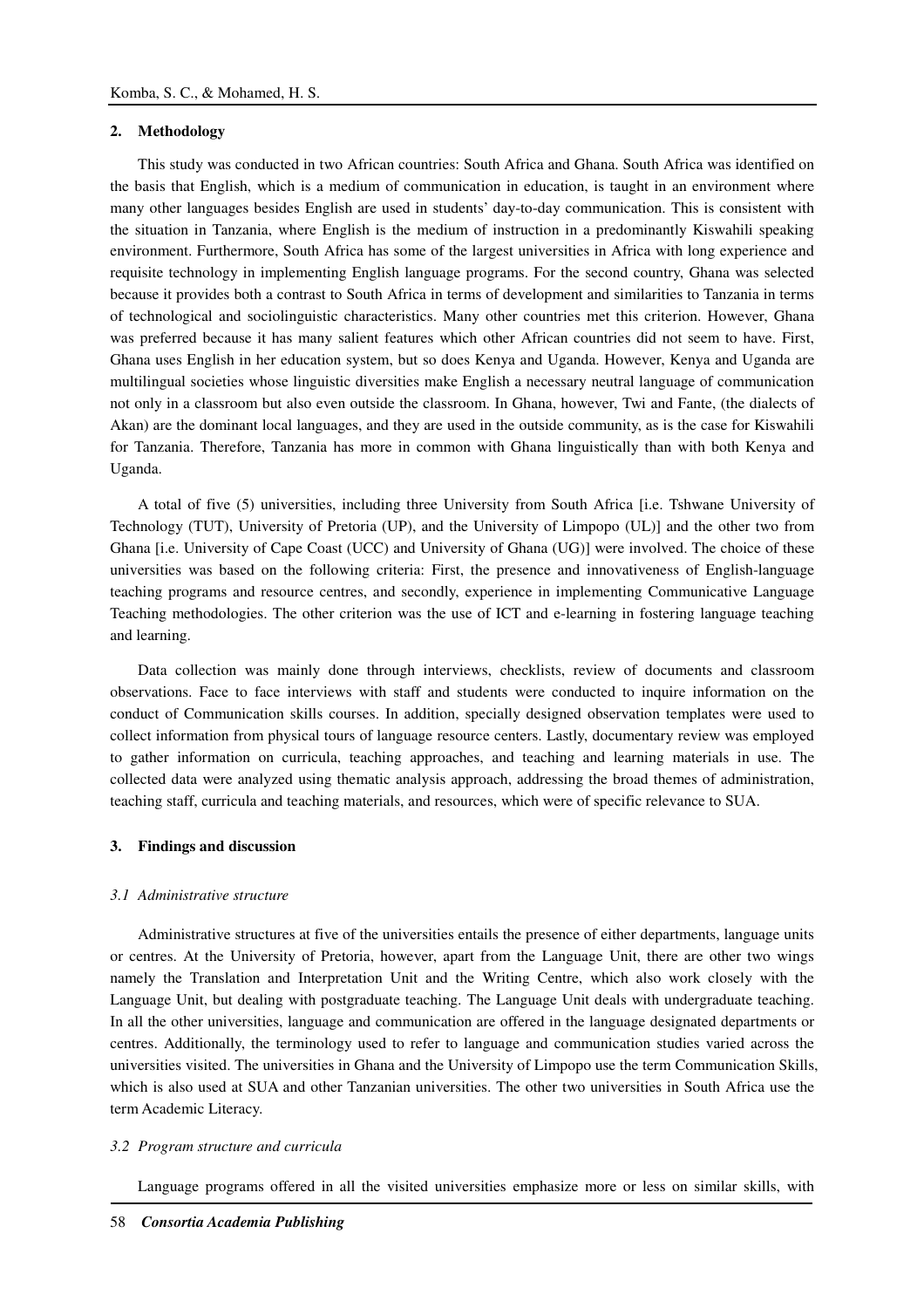reading and writing as a primary focus. In some universities, however, a distinction is made between general English and English for academic purposes, the former referring to basic English skills, such as grammar, and the latter referring to academic literacy skills. Where the distinction is made, the two courses are offered in separate semesters, Tshwane and Limpopo serving good examples in this arrangement. Other universities' language program structures are more or less similar to the one at SUA, where Communication Skills course runs for two semesters in the first year, focusing on specific skills in each semester. One major difference between SUA and all the universities visited, however, is that in both semesters, Communication Skills are required and that students cannot register for courses in the next semester if they fail Communication Skills. At SUA, Communication Skills I is a guided elective but not credited, offered to those who fail the Screening Test. Communication Skills II is the only course required for all first-year students. Also at SUA, there is no discipline-specific course content, meaning that the same Communication Skills I and Communication Skills II materials are offered to all faculties irrespective of students' disciplines. This could be one of the areas which need to be addressed in making Communication Skills I work better for students at SUA. At its current status of zero credit at SUA, the course seems to be unattractive to both categories of students, that is those who pass the UST and thus the course becoming a guided elective to them (these do not elect the course because they see the course as not having any value addition) and those who fail the UST making the course mandatory to them (these only attend the curse just to pass examinations but they do not have any keen interest in studying the course).

Several universities also offer a separate English Proficiency Program, which is a non-degree language program offered on-demand to different categories of clients. Both universities in Ghana offer these programs, which run up to a year. The University of Ghana caters for students from Burkina Faso, and also offers Special English courses on request to in-country clients, such as companies that enrol their employees in tailor-made training for specific language needs, especially speaking skills. Specially, the Language Centre at the University of Ghana runs English Proficiency Programs such as English for AngloGold Ashanti employees, English for Samsung employees, English for PhD students, English for agriculture students, English for Law students, just to mention a few. The University of Cape Coast runs similar courses, but for the moment they cater for students from non-English speaking countries in West Africa. Also, English foundation courses which are specifically designed for basic-level English language learners are a common phenomenon in South African universities.

### *3.3 Teaching methodology*

The teaching methodology in all the universities is drawn from a learner centered approach and group work activities are the major means to achieve instructional objectives. This practice is in line with a paradigm shift of English Language teaching approaches, where the focus has changed from what the teacher does to what the learners will be able to do in what is now called communicative language teaching (see Richards, 2001; Brown, 2015). In South Africa (especially at TUT and UP), instructors are assigned to a subject area, and the department does its best to keep instructors in the same subject so that they can develop a specialization over time. In practice, this is often difficult due to high labour turnover. However, it is worth mentioning that efforts are usually made to ensure that language programs are designed and offered on discipline specific basis and that the content is customized to address needs of a particular discipline. For example, at UP there are Academic Literacy Skills programs for Health Sciences, Law, Humanities, and so on. Customization is also present in course materials, which are tailored to include subject-specific content. A similar scenario was observed at TUT, where for example they have Communication Skills for Engineers.

Customized language programs were also present in Ghana, but to a lesser extent than in South Africa. At the University of Ghana, only the second semester of language instruction includes customized content. At the University of Cape Coast, a system similar to what exists at SUA is followed, where the same language content is delivered to students across university faculties irrespective of disciplines. Students are still clustered into language learning groups, but these are organized on the basis of availability of teaching staff and venues, and less so on the basis of students' areas of specialization. This has proven to be counterproductive at SUA and is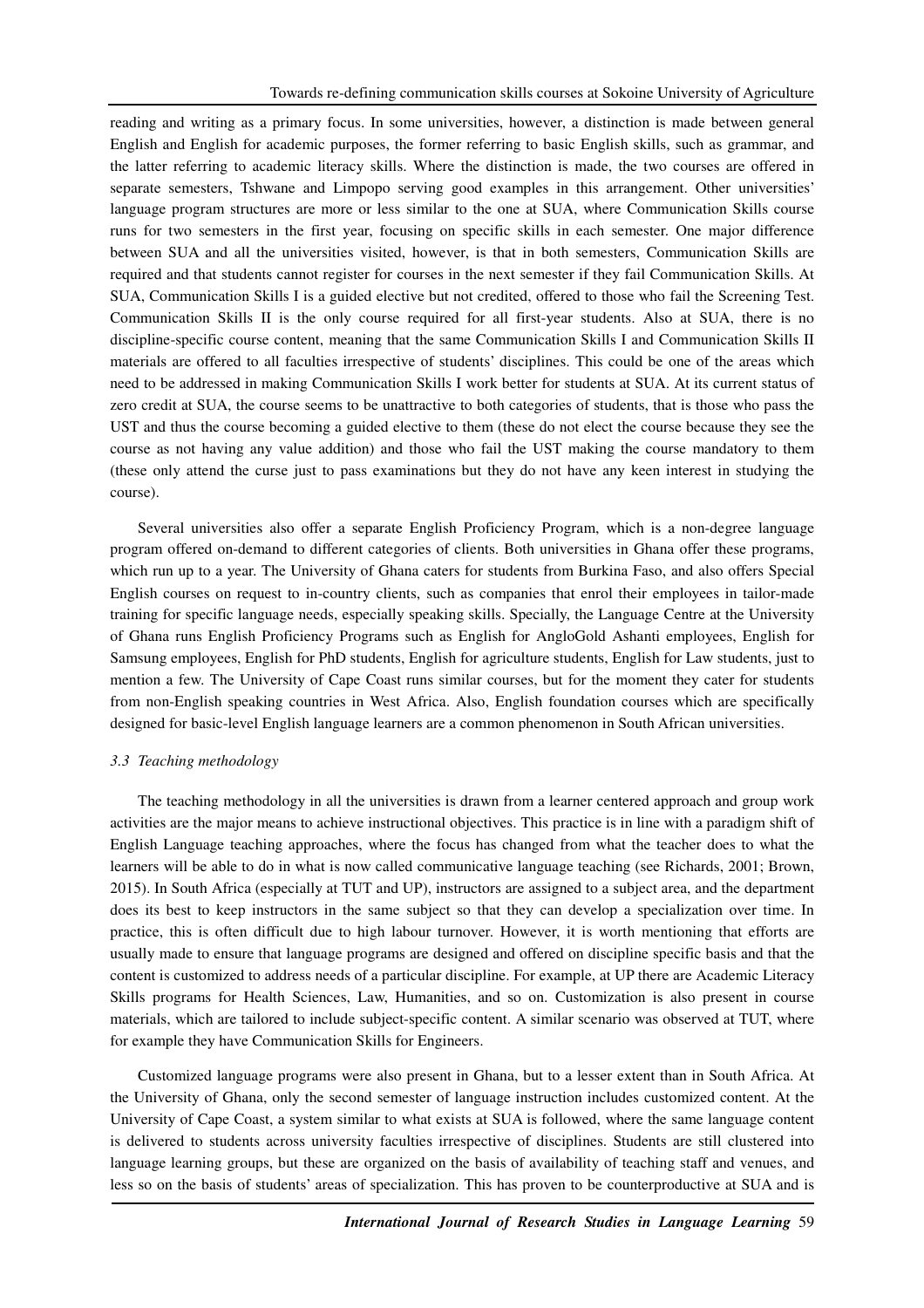one of the areas that needs redefining.

Guided writing and Lecture style are also common practices at UL. The teaching situation is slightly different in Ghana where teaching assumes lecture format, but also emphasizes students' group work and Project based learning (PBL). Lecture method has been a predominant teaching approach at SUA; this is especially because large class sizes, time limitation and resource poor environment frustrate instructors' creativity of making Communication Skills sessions more participatory.

#### *3.4 Skills emphasized and use of resources*

Across the universities, all the four language skills (listening, reading, writing and speaking) are taught, but writing and reading skills are the most emphasized. The use of teaching resources varies from university to university. For more resourced universities like Pretoria, most venues have technology, such as projectors installed in every teaching venue. Pretoria has also a very responsive IT department that manages the systems and responds when users experience challenges. All three universities in South Africa have access to Blackboard, a leaning management system (LMS) but reported that most instructors use it primarily as a repository of lectures and readings.

In resource constrained situations, teaching certain skills, such as writing, becomes a challenge, especially in large classes. The same applies to reading, especially where reading materials are in short supply and students are not able to access reading materials and complete reading assignments before class. In such situations, universities have been banking on the dedication of individual instructors in giving additional instruction to students. At UCC for example, demonstrators (teaching assistants) schedule tutorials each week to give examples and exercises to students. In Ghana, especially at the University of Cape Coast, lecturers from other subject areas are also involved in grading students' works based on language. In other universities, especially in South Africa, involvement of lecturers from other subjects in this regard was reported as a challenge. Here, cooperation of lecturers from other subjects in addressing issues regarding language in grading and other matters was reported to be minimal. A similar trend could be said of SUA, and having more lecturers' grade on language would enhance some of the skills imparted in language classes.

#### *3.5 Students*

There is diversity in students' proficiency levels in universities in South Africa. Therefore, classes are for the most part mixed-levels. There are a small number of international students, especially at UP and TUT. Due to these complexities, the English course is compulsory to any newly-enrolled student. In Ghana, this diversity is not as broad, since students generally come from similar economic and social backgrounds, and for the most part students also share linguistic and education backgrounds. This situation is in many ways similar to the one existing in Tanzania, where students come from predominantly Kiswahili speaking communities, and sharing common education backgrounds. There are, however, some exceptions, especially with regard to students who come from affluent and elite families (these often have advantageous language and education background), but these are very few to have any significant impact in post-secondary education system.

Generally, in the institutions visited, students believe that English language proficiency is not a problem. This leads them to view Communication Skills courses primarily as an additional burden to their studies. However, instructors report that many students are struggling, especially with academic English. Nonetheless, students' attitudes towards English are positive. As a language, parents and students realize that English is what they need to get along in life, with their careers and in education. It is worth noting that in some parts of South Africa and Ghana, English is a problem because students' proficiency is very low due to poor preparation at lower levels.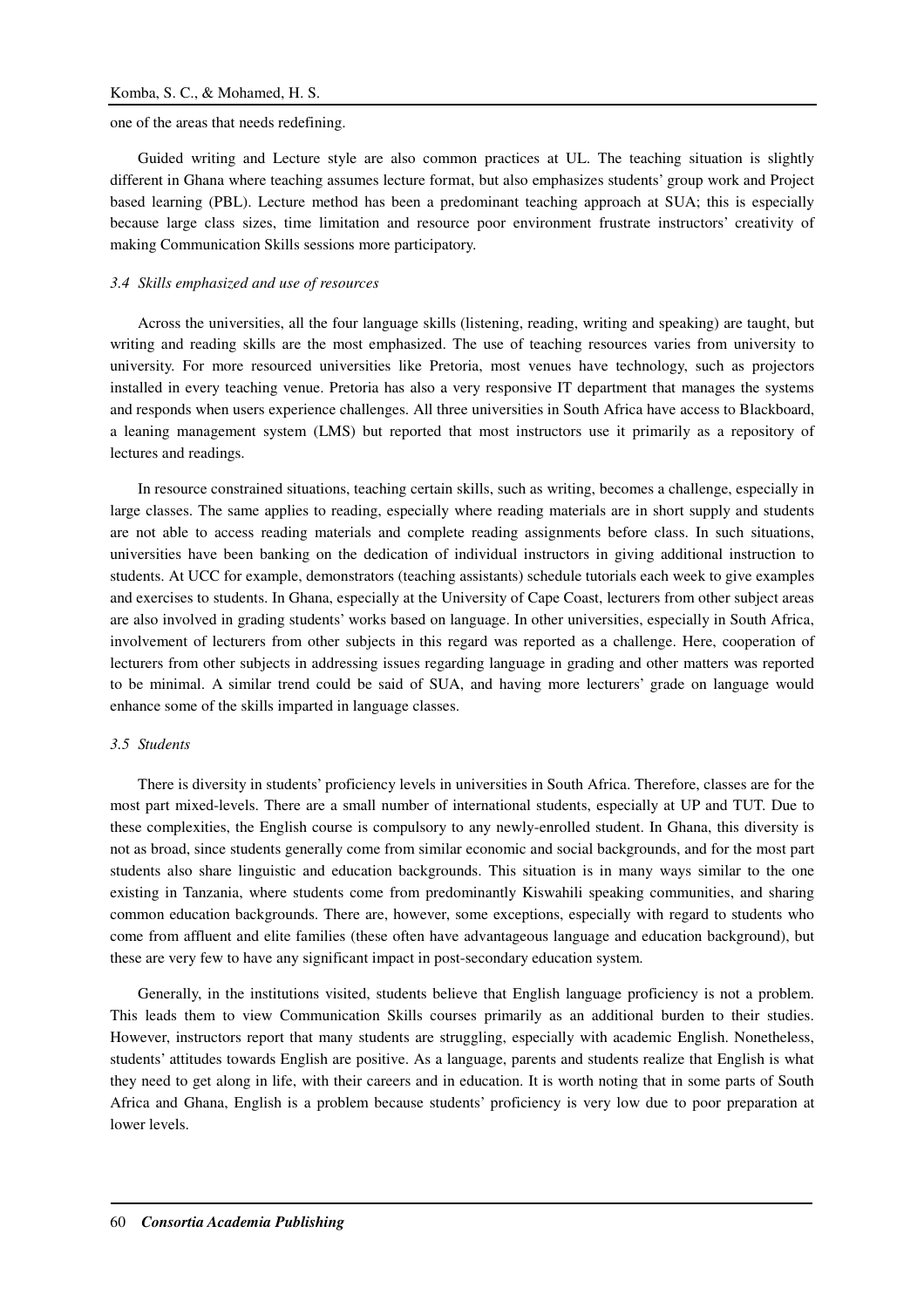#### *3.6 Teaching staff profile*

In all the universities, staffing is a common problem, as the visited universities were characterized with a small number of permanent staff, supplemented by large numbers of part-time staff. The problem is often caused by either limited positions available for recruitment of permanent staff at the University or difficulties of getting individuals who meet minimum education qualifications. Most universities require candidates for permanent positions to possess a Master's degree in a relevant discipline. Universities resolve this by recruiting part-time staff. In the case of universities in South Africa, instructors with only an honours degree are hired due to difficulties of recruiting suitable Master's degree holders into part-time positions. Relying heavily on part-time staff brings its own challenges. One of these is high labour turnover caused by part-time instructors who constantly look for permanent jobs with better remuneration packages. The situation is more or less the same in Ghana. Both the University of Cape Coast and the University of Ghana have a small number of full-time staff and a large number of part-time staff. For example, at the University of Ghana there are six full-time lecturers and about 25 part-time staff at the Language Centre. This has made it possible for staff to teach between 2-5 groups of students in any given semester.

### *3.7 Assessment*

In four of the universities, continuous assessment with a final exam is the preferred mode of assessment. The exception is the University of Pretoria where continuous assessment is used, but with no final examination. Continuous assessment tasks include an array of activities across universities, including quizzes, objectives tests, essays, and case study projects. Most of the continuous assessment materials are designed on the basis of individual instructors' discretion. Universities usually set a minimum number of assignments that can contribute to continuous assessment marks, but instructors can give as many assignments as they wish. However, in some universities, such as Limpopo, writing questions for tests given during the semester is challenging because there are not enough test venues and multiple versions of the exam are required. Grading is also a problem because of the number of students per class, so some instructors use peer grading.

The contribution of the continuous assessments to a final grade varies from one university to another; for example, continuous assessments contributes 60% and final exam 40% at UL (SA), while at the UG, midterm exam (their version of continuous assessment) is worth 30% and the final is worth 70% (See Table 1). At UG, class participation might also be taken into account, but only if a student fails the tests.

# **Table 1**

Universities Continuous assessment (%) End of semester exam (%) Pass mark (%)  $TUT$  40 60 50 UP 100 NIL 50 UL 60  $40$  50 UCC  $40 \t\t 60 \t\t 50$ UG 30 30 70 50

*Universities' marks distribution and pass mark for language courses* 

The pass mark for all the universities is 50%. Again in all the universities a pass is required for students to be allowed to register for courses in the next academic year. However, many universities also have systems in place to help struggling students pass. At UCC, for example, if students fail the Communication Skills Course in the first semester, they are allowed to continue to the second semester and sit for a supplementary exam which they must pass at the end of the second semester. If the student fails the course in the second semester as well, they will not be allowed to register for courses. At the UG, failing students must repeat and pass academic writing otherwise they are not granted a degree. At the UP students that fail are allowed to sit for a multiple choice exam which they must pass.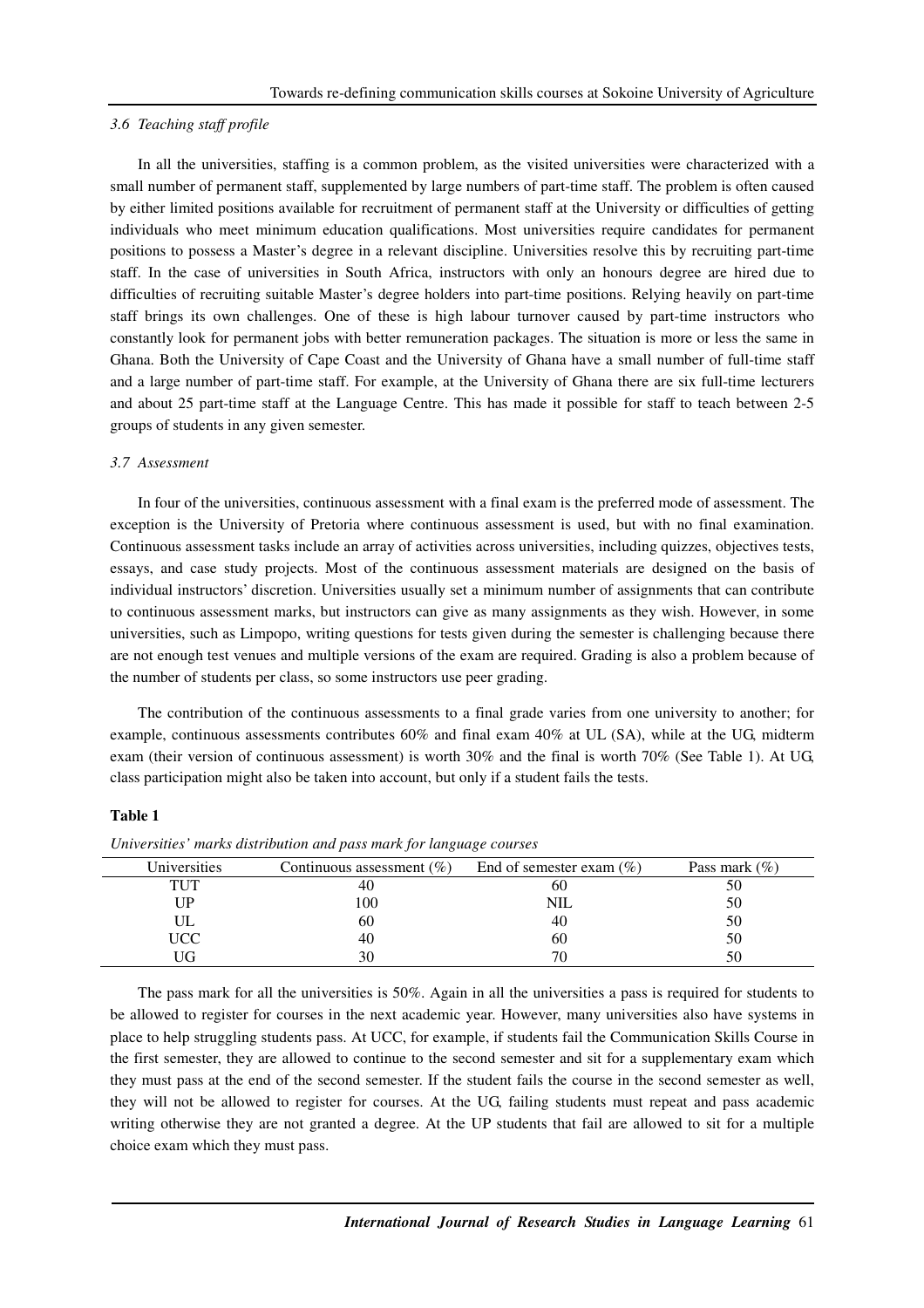#### *3.8 Challenges encountered by staff*

Generally teaching staff at all the universities visited encounter more or less similar challenges in dispensing their duties. The main difference is the manner in which each university addresses these challenges.

*Large class sizes -* Large class sizes are an interestingly common problem in all universities visited, but with varying degrees. The average class sizes in universities in South Africa ranges from 50 to 200 students depending on the discipline. In Ghana, class sizes vary significantly between the two universities, while UG has an average class size of 50-80 students, at the UCC the class size is as high as 100 to 120 students per class. However, neither of these averages would be anything comparable to SUA where 200 to 300 students is the average class size for Communication Skills programs. This challenge is addressed differently across the universities. Some universities such as UCC and UG opt for putting students into smaller groups, which however exert more pressure on staff work load in terms of additional contact hours, increased number of smaller groups for staff to handle, and a requirement for additional venues and staff. At the UG for example, each level has around 60 groups. Students register online while selecting their preferred class schedule and where space is available. This is because groups cannot take more than a prescribed number of students. However, the university had to recruit more staff in order to reduce the number of students per class which has resulted into a more positive learning environment. Other strategies used across universities include giving students reading assignments before class, referring students to particular websites for self-study purposes, use of multiple choice questions to simply marking, group work, and use of tutorials/seminars using demonstrators and or teaching assistants.

*Large class sizes -* Classes with mixed ability students was reported as a potential problem, but many universities view the diversity of skill levels in each class as an asset as they can have groups mixed with more advanced students helping others. Staffs in Academic Literacy at the University of Pretoria for example have found that stigmatization and other factors make it preferable not to sort students on ability level and therefore instructors use group work to help students learn from one another. However, a unique challenge in this aspect is when the mixing is also to do with social backgrounds. A good example is the University of Limpopo, where most students come from rural areas where, besides language abilities, there are problems of priorities. In other words, investing in education becomes a challenge to most parents. Such students are likely to have poor concentration in class among other things.

*Students' attitude towards language -* Students' attitude towards language has not been consistent, even within individual universities. As reported earlier overall, students do not believe they need English language instruction even though instructors report that many students struggle with academic English. However, it was also reported that by their second year, students are often more receptive to English instruction because they have struggled and understand how academic English is a different skill. At the University of Limpopo, the instructors agreed that starting with popular literature and transitioning to academic materials is a good strategy to ease students into academic English. The Academic Writing Unit at the University of Pretoria reported to have opted for working with more authentic texts, awarding 6 credits for good performing students, and counselling students on the importance of soft skills. However, some of these strategies place a high administrative burden on the Unit. Truancy and absenteeism was also reported as a common problem at the University of TUT, especially for off campus students. The required attendance is 80% at the University. Swipe cards are used to monitor attendance, but there is a host of problems to get the system work; the problems revolve around social, geographical and family issues.

*Reading culture -* Poor reading culture has been reported across all the universities, and is attributed to a variety of reasons, ranging from poor reading skills (due to education background) to the availability of suitable reading materials. This is one reason students 'copy and paste' when given reading and writing assignments. Individual universities have been addressing this problem differently. The program 'Turn It In', which is an online plagiarism detector, is used at the University of Limpopo to address the problem of plagiarism. Thus,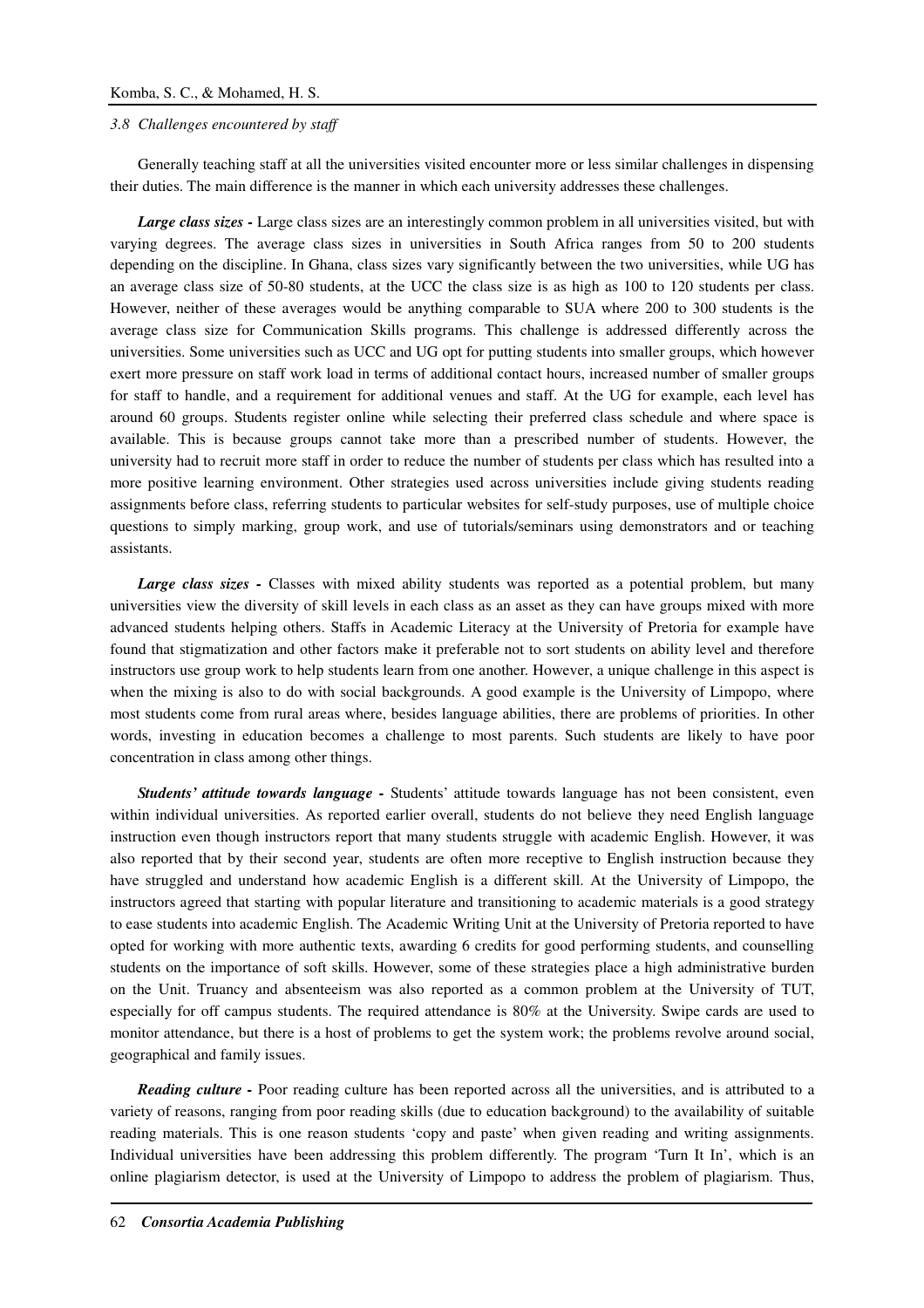students are supposed to submit their work electronically. This could be a useful model at SUA, especially for marking students' Special Project reports and dissertations. Currently, matters regarding plagiarism have no clear guidelines at SUA, apart from a blanket label of 'cheating' as explained in examinations regulations. However, plagiarism can involve high-level breaches of ethics and protocol in academic writing in addition to simple cutting and pasting of materials.

The TUT opted to use English Word Power (EWP), a computer Software programme to test students on reading ability. However, the timing for the EWP tests is usually unfriendly, especially when the tests are to be administered late in the evening, and students have transport problems. The University tried to fix this by putting more tests on Fridays. As has been stated previously, many universities enhance student interest in reading by teaching authentic materials. At the University of Limpopo, for example, some instructors started with a collection of reading materials on popular literature for lending to students. Each student was assigned to read, write a report, and present it in class. This strategy was reported to be working well, although it involves a great deal of commitment on the part of instructors, especially if these instructors have to invest money from their personal incomes to finance the program.

*Involvement of non-language instructors in helping students to learn English - Lack of cooperation of* non-language instructors in helping students to learn English has been a common problem across all universities, with the exception of the University of Cape Coast. At the UG, instructors in other departments are encouraged to help their students understand the value of academic writing, but getting them to participate has been difficult. Most of them state that they are not language teachers and they are not responsible to deal with language matters. Similar cases were reported at the universities visited in South Africa. This situation is similar to SUA where non-language instructors see language-related problems in students' work as none of their business. At SUA, this attitude makes students feel that language is not an issue, because it has little bearing on their scores in other subjects.

*Students support services -* Students support services at TUT and Limpopo were provided by Centres for Academic Excellence (CAE). At TUT the CAE offers students an English tutoring program that meets once each week for students identified as needing additional support in this subject. Students are referred by instructors or the CAE but can also opt to join the class on their own. In addition to English support, the CAE provides counselling, mentoring, and other tutorials. At UL, the CAE reports directly to the Deputy Vice Chancellor, responsible for Academic Affairs, and is funded by the University. The centre supports both academic staff and students in providing training, tutoring, and counselling services and is staffed by instructors from different disciplines/backgrounds. Departments, including Language Department, submit their needs to the centre for intervention. At the UG, there is a large Language Centre that deals with matters pertaining to language. One of the roles of the centre is to develop manuals that incorporate materials to enhance the course outline. There is also an Academic Writing Resource Group where instructors can go to find additional materials.

Writing units were found in all universities which, among other things, help students to fine tune their writing such as a thesis/project, work and the like. The way the services at writing centres are rendered varies from university to university. At the UP for example, the staff/consultant only goes through a few paragraphs during a working session and then the students have to revise on their own, much more like a teaching strategy. At UCC, on the other hand, the student drops the document and the staff/consultant takes the document and provides edits. Once the document is edited, the consultant sits down with the client and explains the comments, but it is not an interactive editing session. While writing centre services are free at UP, those who use this service at UCC have to pay. The fee scale has different rates depending on the level of the student/faculty, but ranging from1-2 cedi per page. Some of this money goes to the unit and some goes to the reviewer/consultant. In the future, the UCC writing unit intends to organize training sessions on writing skills. At the University of Limpopo, the University's Centre for Academic Excellence is in the process of establishing a Writing Centre that will be supported by central administration. Senior students and postgraduate students at the University will be engaged as language consultants to run workshops and provide written reviews of student assignments. The service will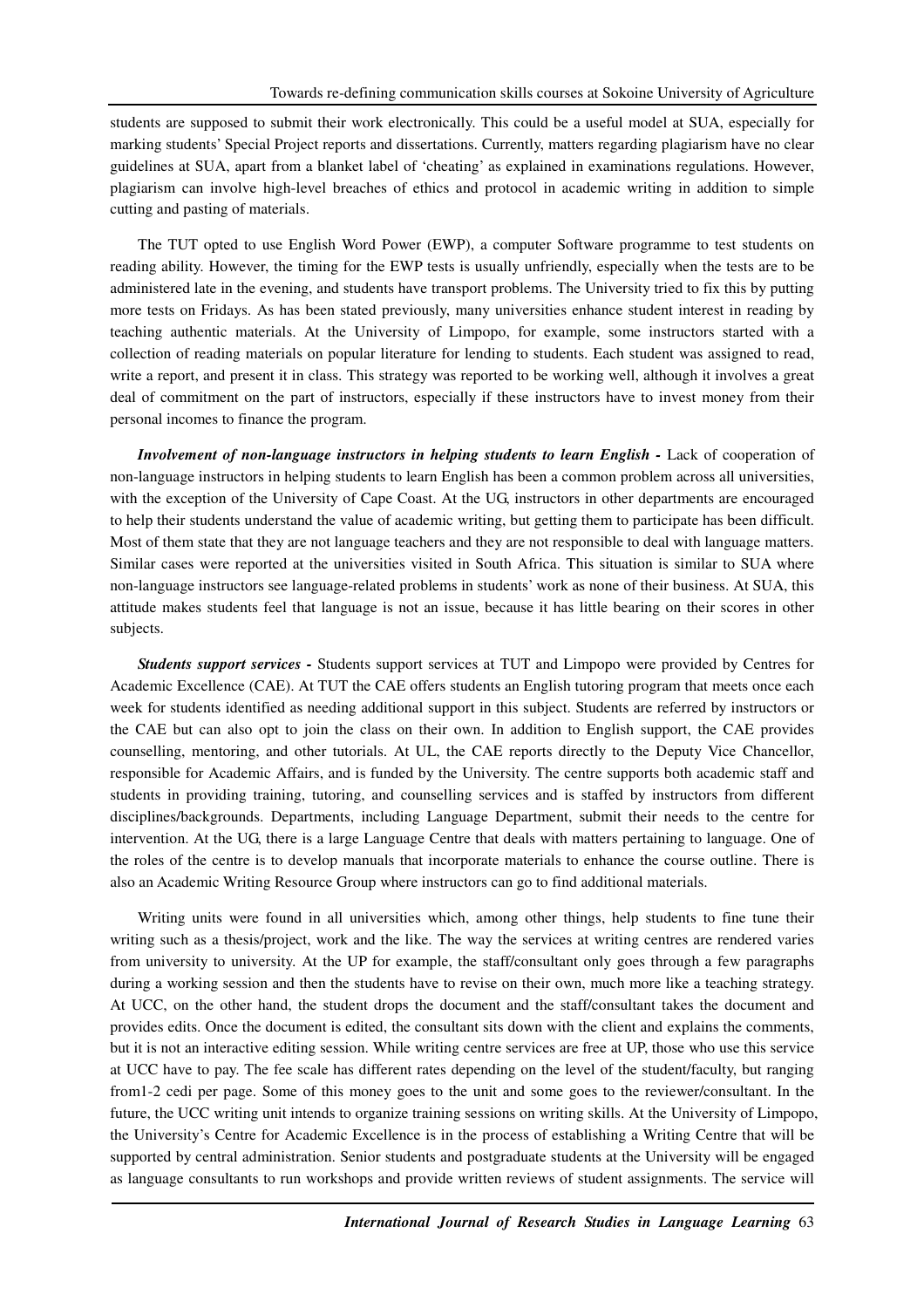be free, and students will be expected to submit a draft of their assignment for the consultants to review independently. Feedback will be provided in written format. The writing centre will have some resources available for students.

*Classroom equipment -* Variation was also noted in the availability of equipment in classrooms across the universities visited. At TUT a few venues have technology such as large projectors; however, most venues do not have such equipment so instructors carry projectors and public address systems to classes. At UP Most classrooms are equipped with audio/video equipment. At Limpopo Venues do not have projectors or technology. These must be carried by staff to the venues. In the past, some technology was available in the classrooms, but theft and vandalism are frequent and have prevented the administration from reinstalling equipment into the classrooms. At UCC, a few venues had projectors which were reported to be quite useful in language classrooms, and the university plans to install projectors in each classroom. Moreover all classrooms in the Multipurpose Language Complex, (MPLC) which is currently under construction, are intended to be equipped with state of art equipment for language instruction, such as computer work stations. The particular software they will utilize has not yet been determined. The Language Centre at the UG has four classrooms with audio visual facilities for language courses. One of these classrooms is dedicated to the English Proficiency Program. The other three are for regular English language instruction.

*Language laboratories -* All the universities visited have language laboratories equipped with computers for students use. The computer language tools which are made available to students varied from one university to another. TUT has two computer labs dedicated to English Word Power. English Word Power (EWP) is an online English instruction tool developed in South Africa, which is also required by most of the departments at TUT. The tool is managed by the student services department. The departments that require English Word Power book times for their students to come to use the computer lab at a scheduled time and in groups. The labs also have open hours where students who want extra time with the resource or students who are not required by their departments can come to use it. At UP, students have access to a 24-hour computer lab on campus. There are also small computer labs throughout campus and the residences. At UL there are many large computer labs. Also, some students have their own computers, but they mostly rely on these labs to complete and turn in assignments. At the UCC, there was a Multipurpose Language Complex being constructed which would constitute language labs for accommodating large classes; labs for graduate programs; rooms for multipurpose functions e.g. editing students' products, consultancy services; study rooms; computer labs; and language booths with links to the main console.

*Language laboratories* - The use of software and online resources seemed to have been one of the priority areas of almost all the universities visited. For example, as mentioned earlier TUT uses English Word Power (EWP), an online English instruction tool developed in South Africa, and managed by the student services department. The EWP program begins with an assessment, and then the platform automatically generates a module-based course of study that the student works through independently. They also have a scientific eye test machine called Visar Graph which deals with vision assessment. The vision assessment is a reading test with special goggles that determines reading speed and identifies how often a student stays on words, goes back, etc. The test is heavily used as a benchmark of English language skills by the university, and students are assigned a grade level from the results. Blackboard is available at all the universities in South Africa, but is not being used as an online learning management system – instead it is more of a document repository. At UP the academic literacy staff expressed interest in using Blackboard more effectively.

Also as noted earlier, at UL, *Turn It In* is available to staff, so that students can submit their assignments via email. At UCC a resource list of online resources is provided. There is an ICT centre for students to use computers. English Department at UCC also teaches how to make references on the internet. At UG, students' study materials are available online through KEWL system (similar to Blackboard), where students can download and print the materials in town. It would like to use more ICT based resources. In the semester prior to the visit, they tried Writing Planet, proprietary software but faced the challenge of lack of instructor commitment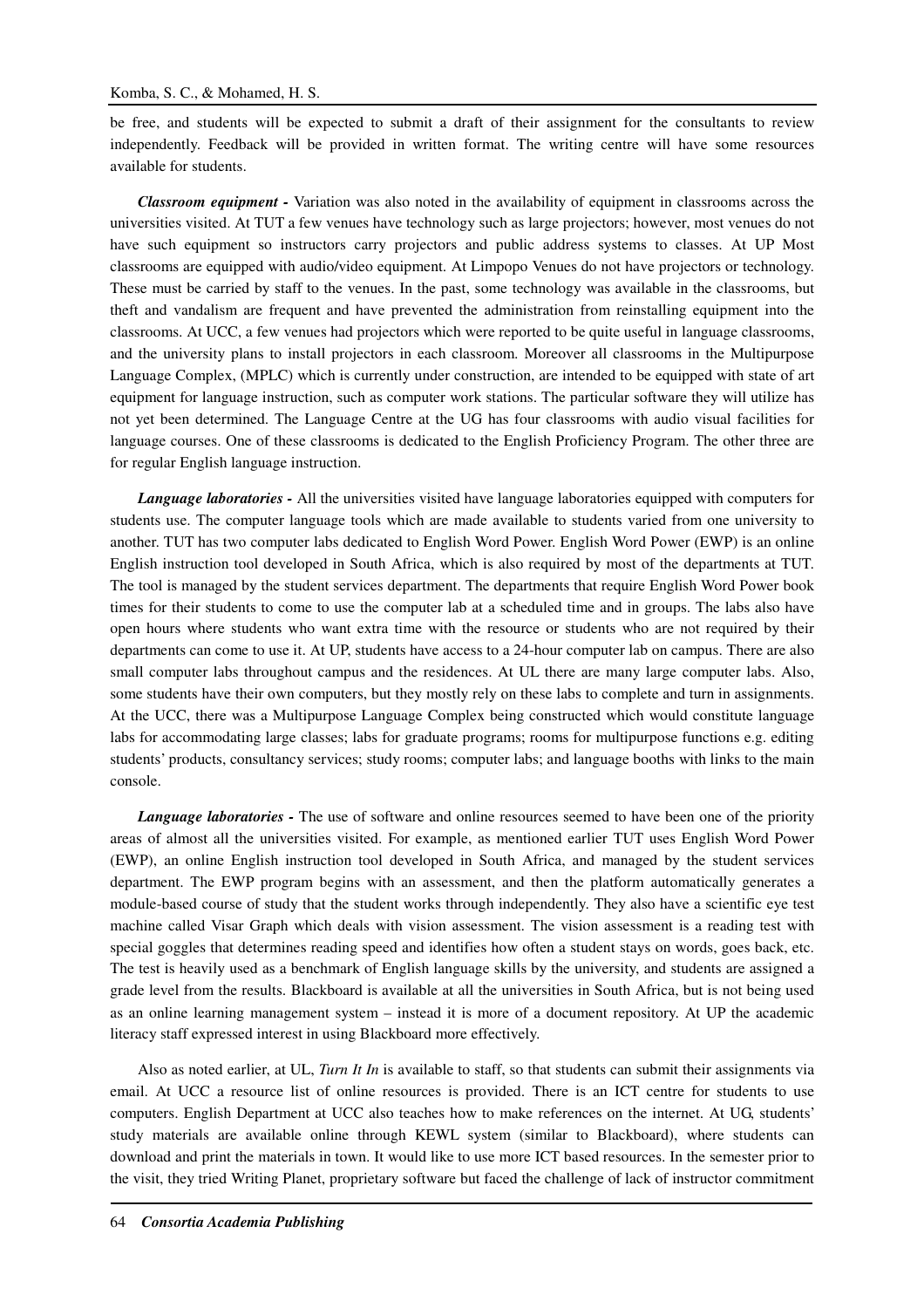to the system. Also they asked students to purchase the software individually but this was found to be difficult as the equipment was too expensive. They have an ICT Department and efforts are made towards developing custom online language resources.

*Other facilities -* There are other facilities, particularly at universities in Ghana, which have been found useful in aiding language learning or helping out the running of the language courses. At the UCC for example they use Radio FM to reach students, in that English lessons are sometimes broadcast on the University Radio Station. The Department of Communication Skills has a *Risograph* machine, which is instrumental in the production of high numbers of examination copies quickly and cost-effectively. UG has also a strong photocopying section, which can have 10 people making copies at a time.

*Books and printed learning materials -* The visited universities use guides, student workbooks, handouts, and pamphlets whereby the students not only get materials in the departmental library and the university library but also have access to online materials recommended to them by their instructors. The Language centre at the University of Ghana, for example, uses KEWL system which is similar to blackboard for putting up materials including teaching materials for students to download. The centre also uses the services of Language Planet-which is language learning based software. Using the software, the students can type their essay and marked instantly and identify problems and tell the instructor.

With respect to books and other learning materials, most of these are developed internally in all the visited universities. Also, at UCC alumni donate some used books to the departmental library. Nevertheless, focusing on learners' context is highly encouraged, for instance, TUT instructors have managed to adapt a Communication Skills book for Engineering (which is American) to suit learners' context. This is very crucial in arousing learners' motivation. It should be borne in mind that the five visited universities also have a range of comprehensive libraries, both at the departmental and university levels.

#### **4. Conclusion and recommendations**

Based on the findings of this study, the following conclusions and recommendations for SUA can be drawn: First, none of the universities visited used a placement examination in the way SUA does. Those that did so in the past have discarded these assessments as impractical and instead, mix students of varied abilities in classes. Instead of attempting to group students by learning levels, the trend observed is to group them by discipline and customize course material for relevance to the given discipline. Most universities attempt to have instructors specialize in a particular discipline, although labour turn over (staff shifting jobs) has been a problem. In addition, all the visited universities and most particularly, the University of Pretoria, expressed an interest in improving collaboration and sharing of best practices among African universities in the area of English language and communications skills. The University of Ghana, in particular, expressed its interest to collaborate, particularly in research and staff exchange.

Moreover, all the visited universities require students to complete two semesters of English language curriculum. This requirement is taken seriously and students are not allowed to continue registering for courses if they do not pass these classes. SUA could work towards making Communications Skills I a mandatory course and credited, where all students must take and pass. This would make students participate actively in learning the course, not only because it is a requirement to them, but also because of its value which would be a motivation for students to learn.

The other thing which isworth noting is that almost all the universities visited struggle with large class sizes. Obtaining the necessary number of permanent staff positions is often problematic, and thus the universities rely heavily on part-time staff. This reliance makes it difficult to recruit and retain instructors of the highest quality. Part-time arrangement was once practised at SUA for Communication Skills course. However, this arrangement proved unsustainable, especially because, apart from other problems related to remuneration package to the part-time staff, there was often no guarantee of getting the right type of instructors who are willing to render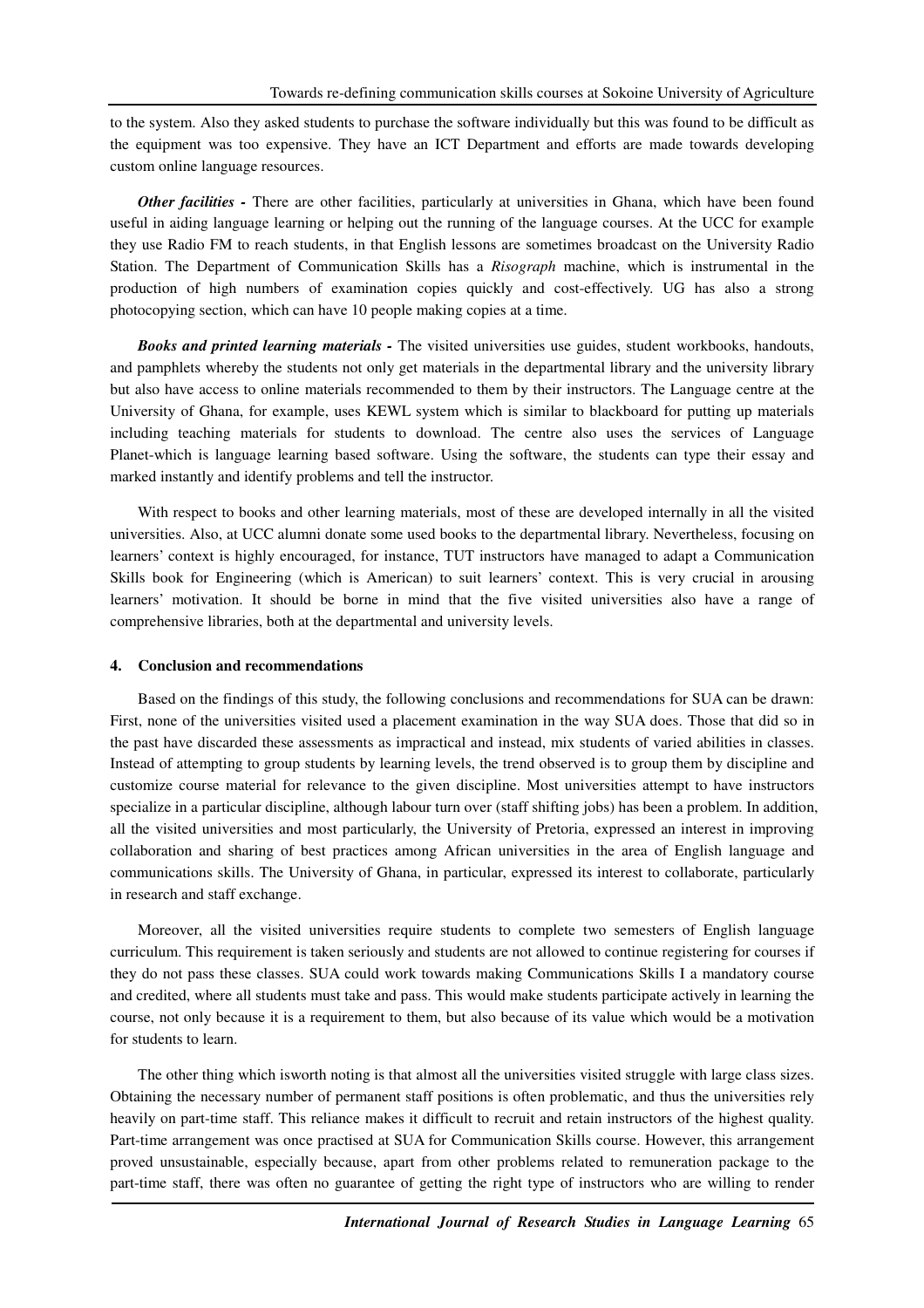services at SUA. In this regard therefore, the University should continue to recruit new staff to be deployed to the Department.

Also, the staff at all the language departments visited were very collaborative. Most departments hold seminars or workshops before each semester to provide both training in teaching skills and methodologies and an opportunity for instructors to share challenges and best practices. This model would be very helpful to instructors at SUA, but in order for this model to work, there is need for a change of mind set among SUA instructors from other departments who believe that students' language problems at SUA can be fixed by Communications Skills instructors only. This mentality undermines the Department's efforts in improving students' communicative competence, because what is taught in Communication Skills classes is not emphasized in students other courses. Instructors from other disciplines need to realise that: first, they have a role to play in fostering what students have learned in language classes. Secondly, students in universities do not take Communication Skill courses just for the sake of them, but because they have to use the skills in following courses in their other disciplines. It is unfortunate to see Communication Skills courses in Tanzania universities being treated as pariah courses which have no connection whatsoever with other university courses.

Out of all the universities visited, only the University of Cape Coast has been able to integrate assessment of English language into other academic disciplines. Strategies that have helped them achieve this goal include the following: First, academic staff from all disciplines take into account language proficiency in the grading of assignments. This requires both interest and proficiency on the part of instructors, but results in students being more motivated to improve their English language and communications skills. Secondly, Instructors from other disciplines engage instructors from the Language Unit to assist in grading assignments for language when necessary. SUA could consider staff development initiatives for English language proficiency that would help create a similar learning environment. The University Teaching and Learning Improvement Program at SUA could be a starting point in moving towards this direction. Research in English as a second language in Tanzania (see Mohamed & Banda, 2008; Ndoloi, 1990) has undoubtedly established that part of the students' language problems in higher education is also partly a result of instructors' deficiencies in language proficiency.

# **5. References**

- Brock-Utne, B., Desai, Z., & Qorro, M. (Eds.) (2003) *Language of instruction in Tanzania and South Africa*. Dar-es-Salaam: E and D Publishers.
- Brock-Utne, B., Desai, Z., & Qorro, M. (Eds.) (2005). *Language of instruction in Tanzania and South Africa*. Dar-es-Salaam: E and D Publishers.
- Brown, D. (2015) Teaching by principles: *An interactive approach to language pedagogy*. New York: Pearson Longman.
- Ethnologue. (2005) Online. Retrieved from http://www.ethnologue.com/show\_country.asp?name=Tanzania
- Komba, S. (2008). *The impact of communication skills course on students' development of communicative abilities.* Unpublished Masteral dissertation, University of Dares Salaam, Tanzania.
- Komba, S. C. (2015). The perceived importance of communication skills courses among university students: The case of two universities in Tanzania. *International Journal of Education and Research, 3*(2), 497-508.
- Komba, S. C., Kafanabo, E. J., Njabili, A. F., & Kira, E. S. (2012). Comparison between students' academic performance and their abilities in written English language skills: A Tanzanian perspective. *International Journal of Development and Sustainability, 1*(2), 305–325.
- Mohamed, H. I., & Banda, F. (2008). Classroom discourse and discursive practices in Higher Education in Tanzania. *Multilingual and Multicultural Developments*, *29*(2), 95-109. http://dx.doi.org/10.2167/jmmd548.0
- Mohamed, H. I. (2005). Critical issues on the language of instruction in secondary and higher education in Tanzania. *Uongozi Journal of Management Development Dynamics, 17*(1), 32-51.
- Mohamed, H. I. (2006). *Academic writing as social practice: A critical discourse analysis of student writing in higher education in Tanzania.* Unpublished Doctoral thesis, University of the Western Cape, Republic